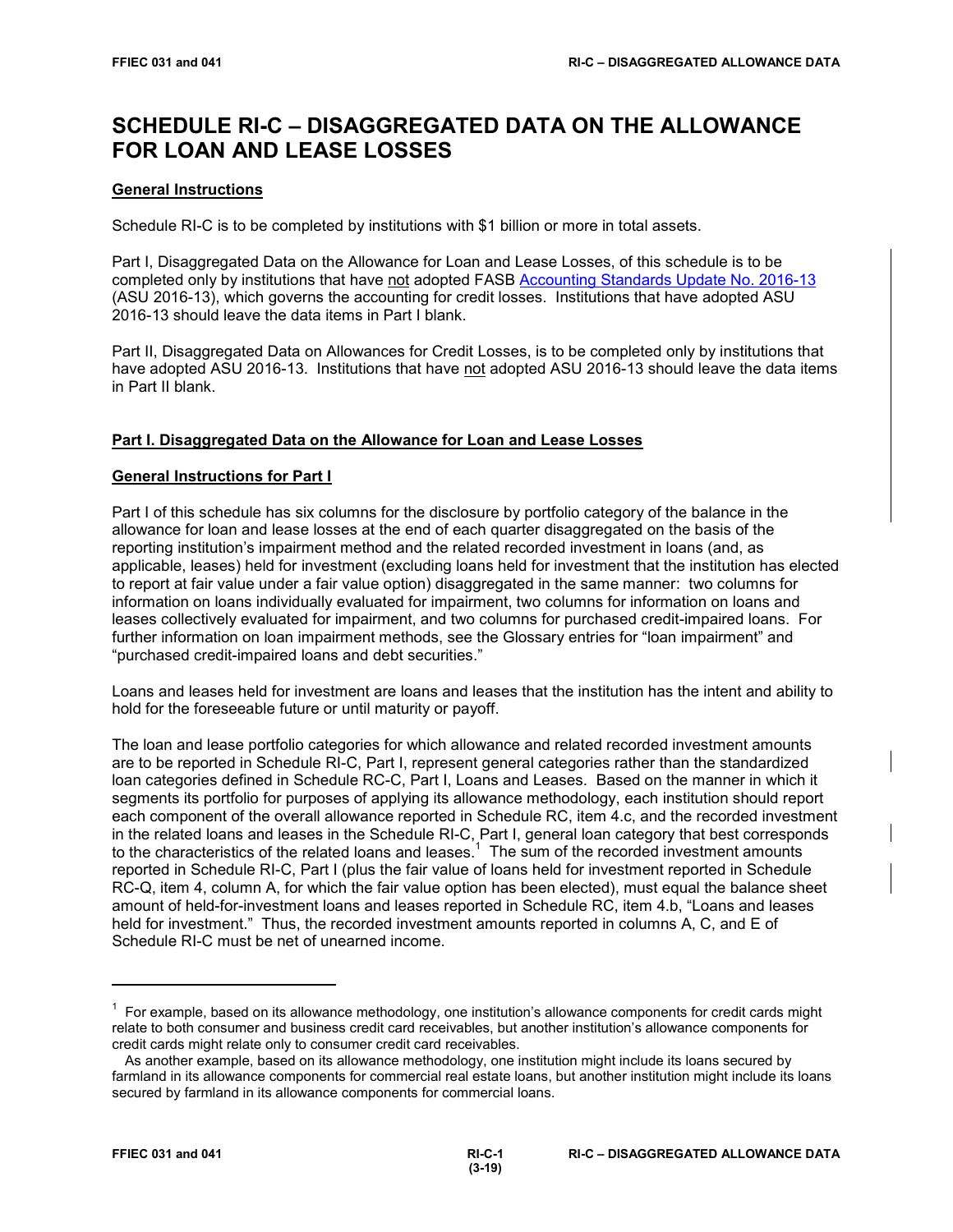# **Column Instructions for Part I**

*Columns A and B:* For each of the specified general categories of loans held for investment, report in column A the recorded investment in individually evaluated loans that have been determined to be impaired as defined in ASC Subtopic 310-10, Receivables – Overall (formerly FASB Statement No. 114, "Accounting by Creditors for Impairment of a Loan," as amended), including all loans restructured in troubled debt restructurings, and report in column B the balance of the allowance for loan and lease losses attributable to these individually impaired loans measured in accordance with ASC Subtopic 310-10.

*Columns C and D:* For each of the specified general categories of loans and leases held for investment, report in column C the recorded investment in loans and leases that have been collectively evaluated for impairment in accordance with ASC Subtopic 450-20, Contingencies – Loss Contingencies (formerly FASB Statement No. 5, "Accounting for Contingencies") and report in column D the balance in the allowance for loan and lease losses attributable to these collectively evaluated loans and leases measured in accordance with ASC Subtopic 450-20. Report in column D any unallocated portion of the allowance for loan and lease losses for loans collectively evaluated for impairment. Also include in column C the recorded investment in any loans held for investment not individually determined to be impaired that do not have a balance in the allowance for loan and lease losses attributable to them.

*Columns E and F:* For each of the specified general categories of loans held for investment, report in column E the recorded investment in purchased credit-impaired loans as defined in ASC Subtopic 310-30, Receivables – Loans and Debt Securities Acquired with Deteriorated Credit Quality (formerly AICPA Statement of Position 03-3, "Accounting for Certain Loans or Debt Securities Acquired in a Transfer") and report in column F the balance in the allowance for loan and lease losses attributable to these purchased credit-impaired loans measured in accordance with ASC Subtopic 310-30.

## **Item Instructions for Part I**

## **Item No. Caption and Instructions**

- **1 Real estate loans:**
- **1.a Construction loans.** Report in the appropriate column, disaggregated on the basis of impairment method, the recorded investment in held-for-investment construction loans and the related balance in the allowance for loan and lease losses for such loans. Exclude loans that the institution has elected to report at fair value under a fair value option.
- **1.b Commercial real estate loans.** Report in the appropriate column, disaggregated on the basis of impairment method, the recorded investment in held-for-investment commercial real estate loans and the related balance in the allowance for loan and lease losses for such loans. Exclude loans that the institution has elected to report at fair value under a fair value option.
- **1.c Residential real estate loans.** Report in the appropriate column, disaggregated on the basis of impairment method, the recorded investment in residential real estate loans and the related balance in the allowance for loan and lease losses for such loans. Exclude loans that the institution has elected to report at fair value under a fair value option.
- **2 Commercial loans.** Report in the appropriate column, disaggregated on the basis of impairment method, the recorded investment in all held-for-investment commercial loans and the related balance in the allowance for loan and lease losses for such loans. For purposes of this item, commercial loans include all loans and leases not reported as real estate loans, credit cards, or other consumer loans in the other items of this Schedule RI-C. Exclude loans that the institution has elected to report at fair value under a fair value option.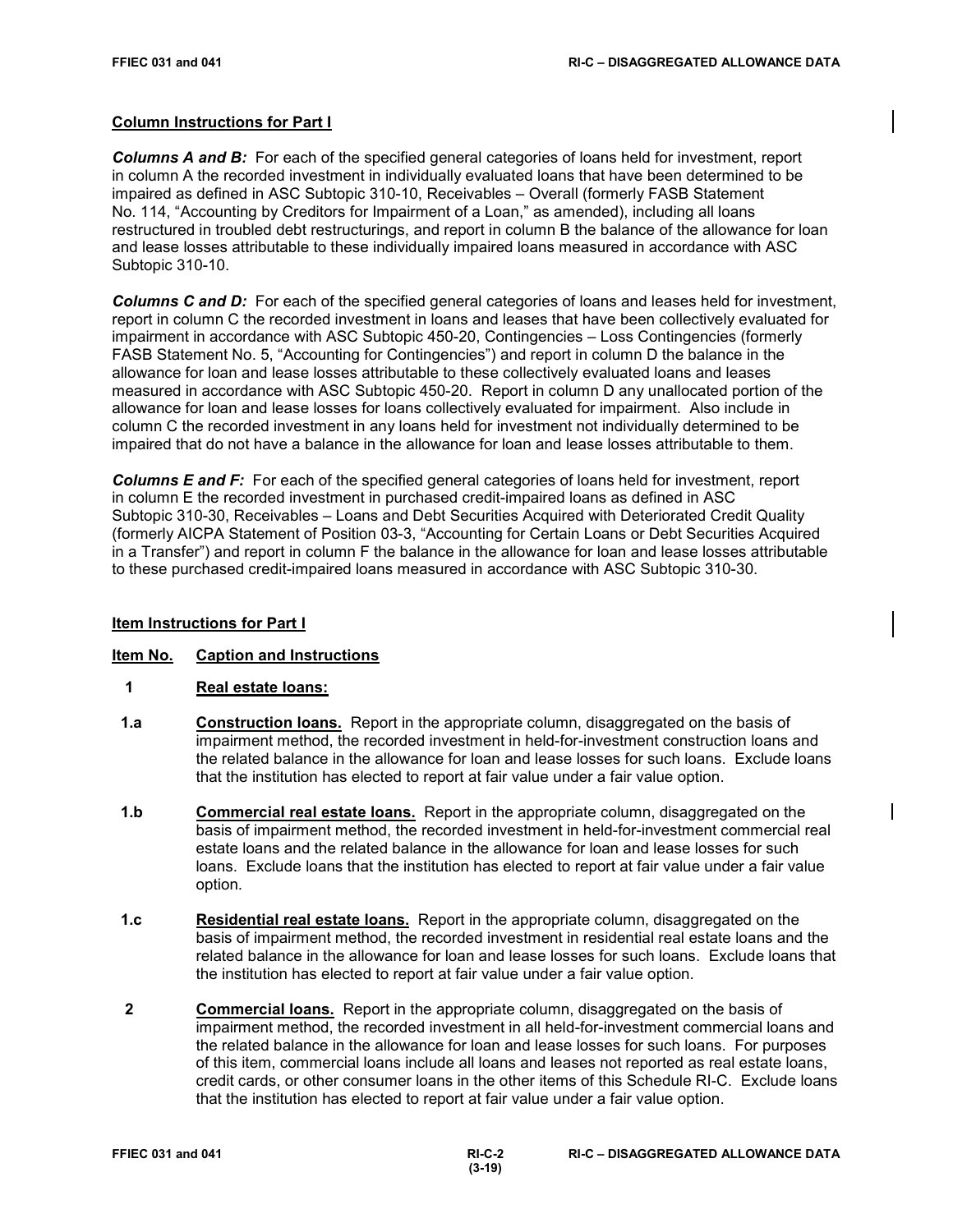## **Part I. (cont.)**

## **Item No. Caption and Instructions**

- **3 Credit cards.** Report in the appropriate column, disaggregated on the basis of impairment method, the recorded investment in all held-for-investment extensions of credit arising from credit cards and the related balance in the allowance for loan and lease losses for such extensions of credit. Exclude loans that the institution has elected to report at fair value under a fair value option.
- **4 Other consumer loans.** Report in the appropriate column, disaggregated on the basis of impairment method, the recorded investment in all held-for-investment consumer loans other than credit cards and the related balance in the allowance for loan and lease losses for such loans. Exclude loans that the institution has elected to report at fair value under a fair value option.
- **5 Unallocated, if any.** Report in column D the amount of any unallocated portion of the allowance for loan and lease losses for loans collectively evaluated for impairment. An institution is not required to have an unallocated portion of the allowance.
- **6 Total.** For each column in Schedule RI-C, Part I, report the sum of items 1 through 5.

The sum of the amounts reported in Schedule RI-C, Part I, item 6, columns B, D, and F must equal Schedule RC, item 4.c, "Allowance for loan and lease losses."

The amount reported in Schedule RI-C, Part I, item 6, column E, must equal Schedule RC-C, Part I, Memorandum item 7.b, "Amount included in Schedule RC-C, part I, items 1 through 9."

The amount reported in Schedule RI-C, Part I, item 6, column F, must equal Schedule RI-B, Part II, Memorandum item 4, "Amount of allowance for post-acquisition credit losses on purchased credit-impaired loans accounted for in accordance with FASB ASC 310-30."

The sum of the amounts reported in Schedule RI-C, Part I, item 6, columns A, C, and E, plus the amount reported in Schedule RC-Q, item 4, column A, "Total fair value reported on Schedule RC" for loans and leases held for investment, must equal Schedule RC, item 4.b, "Loans and leases held for investment."

## **Part II. Disaggregated Data on the Allowances for Credit Losses**

#### **General Instructions for Part II**

Part II, items 1 through 6, of this schedule have two columns for the disclosure of disaggregated information by portfolio category on the amortized cost basis of held-for-investment loans and leases and the related balance in the allowance for credit losses on loans and leases at the end of each quarter (excluding loans held for investment that the institution has elected to report at fair value under a fair value option).

Part II, items 7 through 11, of this schedule provide for the disclosure of information on the allowance for credit losses on held-to-maturity debt securities disaggregated by portfolio category at the end of each quarter.

Institutions that have not adopted [ASU 2016-13](https://www.fasb.org/jsp/FASB/Document_C/DocumentPage?cid=1176168232528&acceptedDisclaimer=true) should complete only Schedule RI-C, Part I, Disaggregated Data on the Allowance for Loans and Leases, and should leave the data items reported in Part II blank.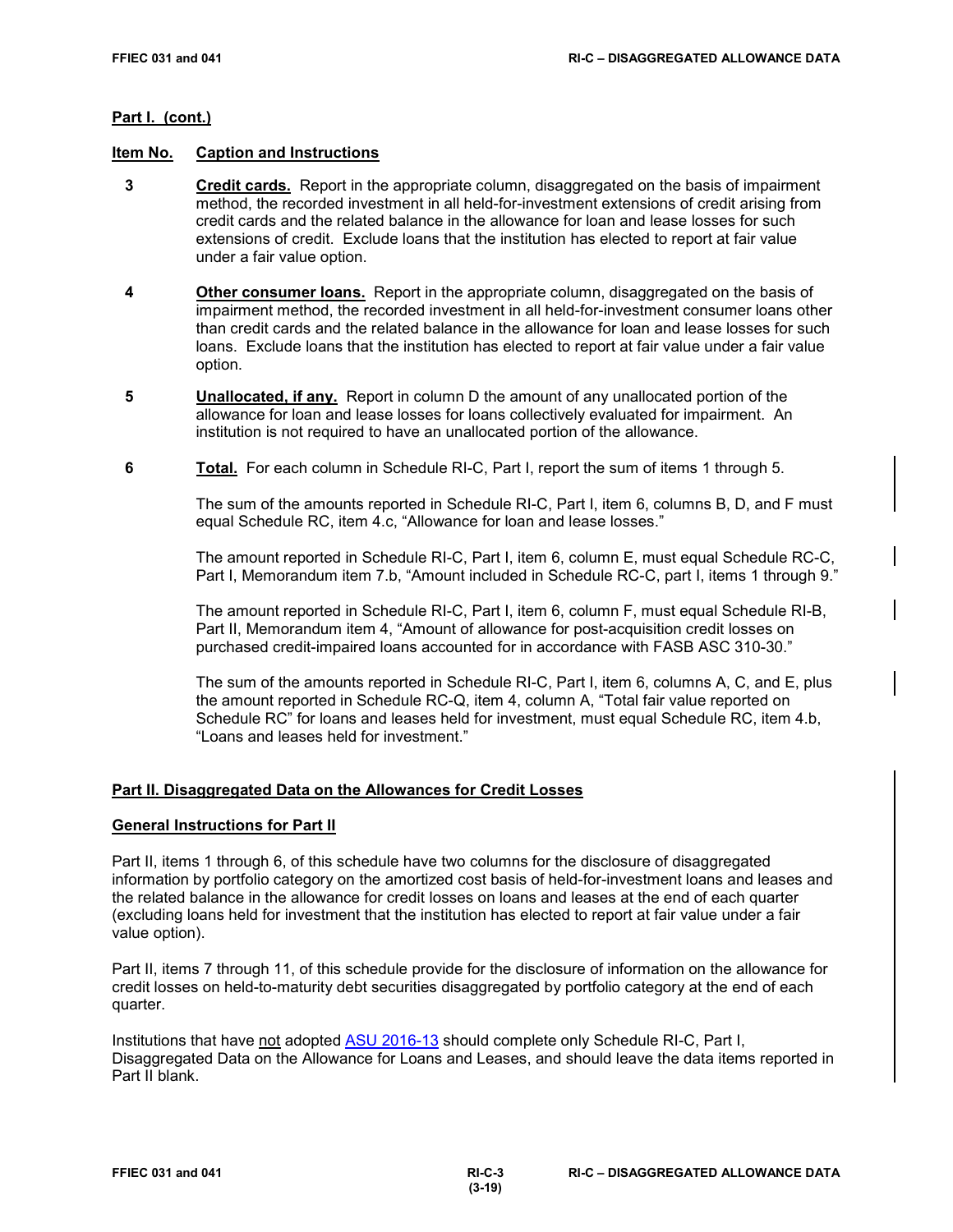## **Item Instructions for Part II**

## **Loans and Leases Held for Investment**

The loan and lease portfolio categories for which allowance and related amortized cost amounts are to be reported in Schedule RI-C, Part II, represent general categories rather than the standardized loan categories defined in Schedule RC-C, Part I, Loans and Leases. Based on the manner in which it segments its portfolio for purposes of applying its allowance methodology, each institution should report each component of the overall allowance reported in Schedule RC, item 4.c, and the amortized cost basis of the related loans and leases in the Schedule RI-C, Part II, general loan category that best corresponds to the characteristics of the related loans and leases.

Loans and leases held for investment are loans and leases that the institution has the intent and ability to hold for the foreseeable future or until maturity or payoff.

For each of the specified general categories of loans and leases held for investment, report in column A, "Amortized Cost," the amortized cost basis of all loans and leases held for investment. The amortized cost amount reported in Schedule RI-C, Part II, item 6, Column A, "Total," plus the fair value of loans held for investment reported in Schedule RC-Q, item 4, column A, for which the fair value option has been elected must equal the balance sheet amount of held-for-investment loans and leases reported in Schedule RC, item 4.b, "Loans and leases held for investment." Thus, the amortized cost amounts reported in column A must be net of unearned income.

For each of the specified general categories of loans and leases held for investment, report in column B, "Allowance Balance," the related balance of the allowance for credit losses measured in accordance with ASC Subtopic 326-20.

## **Item No. Caption and Instructions**

#### **1 Real estate loans:**

- **1.a Construction loans.** Report in column A the amortized cost basis of held-for-investment construction loans and in column B the related balance in the allowance for credit losses for such loans. Exclude loans that the institution has elected to report at fair value under a fair value option.
- **1.b Commercial real estate loans.** Report in column A the amortized cost basis of held-forinvestment commercial real estate loans and in column B the related balance in the allowance for credit losses for such loans. Exclude loans that the institution has elected to report at fair value under a fair value option.
- **1.c Residential real estate loans.** Report in column A the amortized cost basis of held-forinvestment residential real estate loans and in column B the related balance in the allowance for credit losses for such loans. Exclude loans that the institution has elected to report at fair value under a fair value option.

<sup>1</sup> For example, based on its allowance methodology, one institution's allowance components for credit cards might relate to both consumer and business credit card receivables, but another institution's allowance components for credit cards might relate only to consumer credit card receivables.

As another example, based on its allowance methodology, one institution might include its loans secured by farmland in its allowance components for commercial real estate loans, but another institution might include its loans secured by farmland in its allowance components for commercial loans.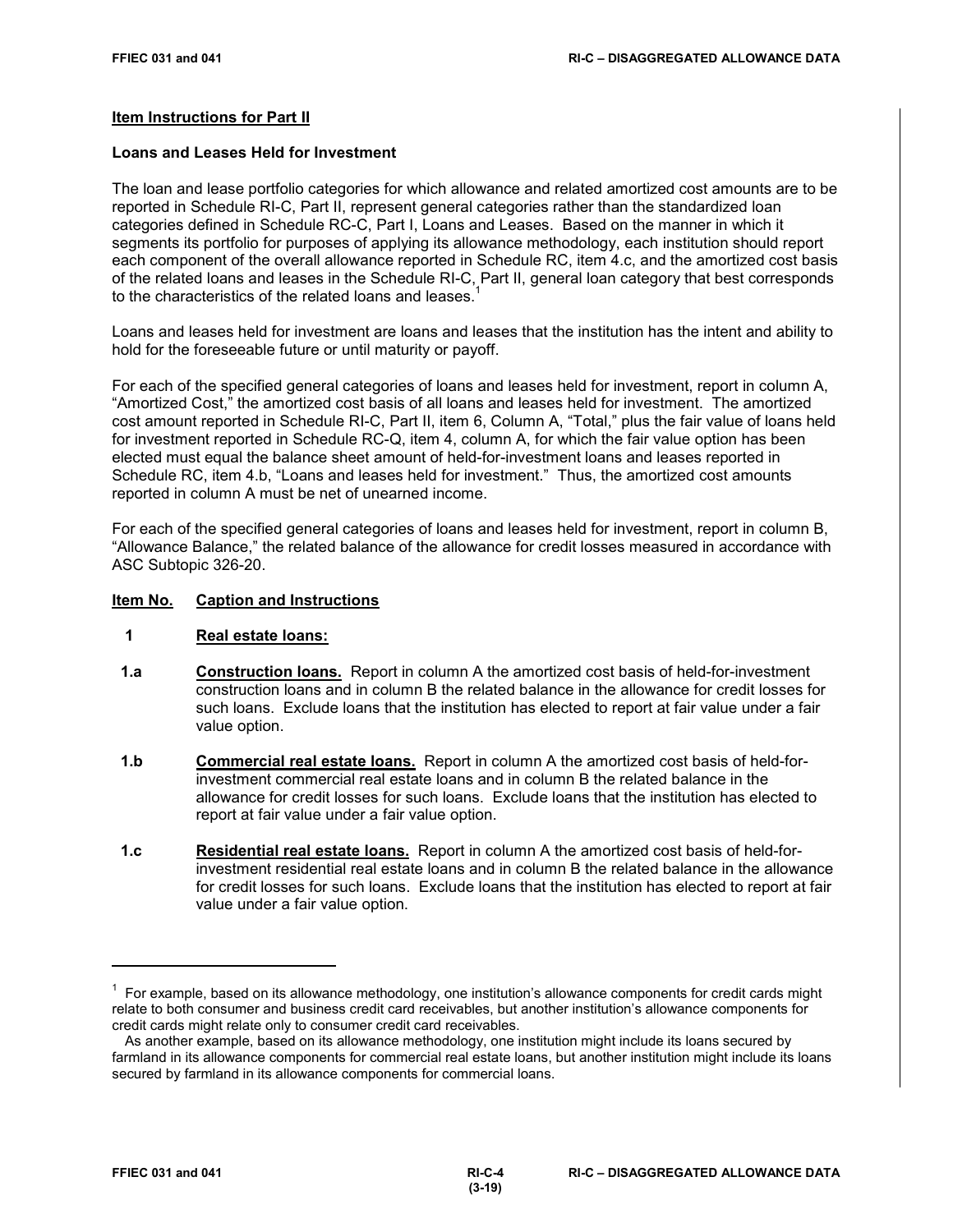## **Part II. (cont.)**

## **Item No. Caption and Instructions**

- **2 Commercial loans.** Report in column A the amortized cost basis of held-for-investment commercial loans and in column B the related balance in the allowance for credit losses for such loans. For purposes of this item, commercial loans include all loans and leases not reported as real estate loans, credit cards, or other consumer loans in the other items of this Schedule RI-C, Part II. Exclude loans that the institution has elected to report at fair value under a fair value option.
- **3 Credit cards.** Report in column A the amortized cost basis of held-for-investment extensions of credit arising from credit cards and in column B the related balance in the allowance for credit losses for such extensions of credit. Exclude loans that the institution has elected to report at fair value under a fair value option.
- **4 Other consumer loans.** Report in column A the amortized cost basis of held-for-investment consumer loans other than credit cards and in column B the related balance in the allowance for credit losses for such loans. Exclude loans that the institution has elected to report at fair value under a fair value option.
- **5 Unallocated, if any.** Report in column B the amount of any unallocated portion of the allowance for credit losses on loans and leases. An institution is not required to have an unallocated portion of the allowance. An institution should only have an unallocated portion of its allowance for credit losses that is appropriately supported and documented, and such an amount would be acceptable only as part of management's best estimate of current expected credit losses.
- 6 **Total.** Report the sum of items 1.a through 5. The total of column A plus the amount reported in Schedule RC-Q, item 4, column A, "Total fair value reported on Schedule RC" for loans and leases held for investment, must equal Schedule RC, item 4.b, "Loans and leases held for investment." The total of column B must equal Schedule RC, item 4.c, "Allowance for loan and lease losses."

## **Held-to-Maturity Securities**

For each of the specified categories of held-to-maturity debt securities in items 7 through 10, which correspond to the securities categories defined in Schedule RC-B, report the related balance of the allowance for credit losses measured in accordance with ASC Subtopic 326-20.

## **Item No. Caption and Instructions**

- **7 Securities issued by states and political subdivisions in the U.S.** Report the allowance for credit losses on held-to-maturity debt securities issued by states and political subdivisions in the U.S. (as defined for Schedule RC-B, item 3, column A).
- **8 Mortgage-backed securities (MBS) (including CMOs, REMICs, and stripped MBS).** Report the allowance for credit losses on held-to-maturity mortgage-backed securities (as defined for Schedule RC-B, items 4.a, 4.b, and 4.c, column A).
- **9 Asset-backed securities and structured financial products.** Report the allowance for credit losses on held-to-maturity asset-backed securities and structured financial products (as defined for Schedule RC-B, items 5.a and 5.b, column A).